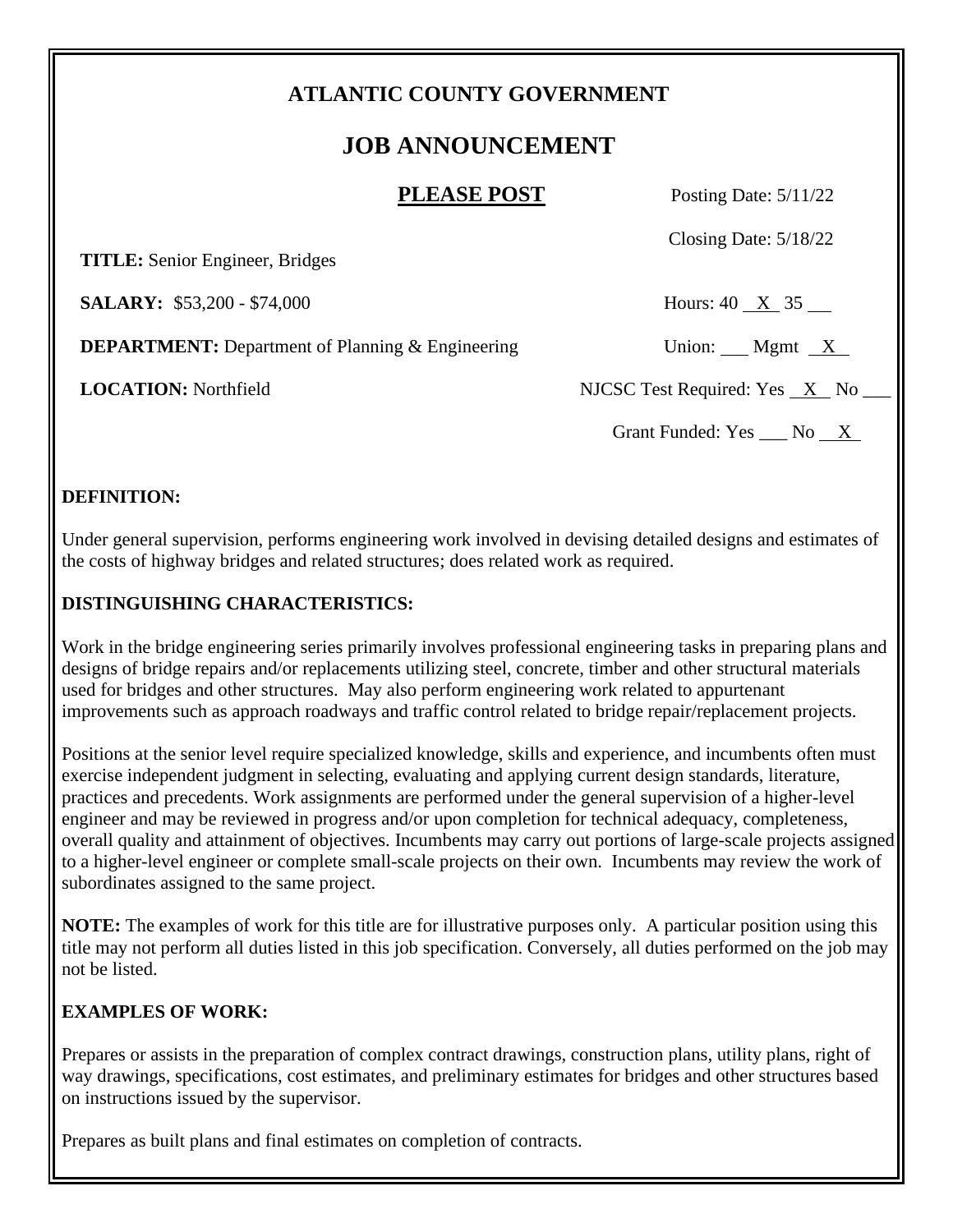Makes structural design calculations for bridges and related structures.

Checks contract drawings as required.

Computes the quantities of contract items needed for specific bridge construction work.

Checks shop drawings and contractors working drawings.

Performs field inspections of existing bridges and other structures to determine needed repairs and to formulate repair schemes.

Analyzes and interprets plans and specifications.

As directed conducts the inspection of the equipment, methods, procedures, supplies, and materials used by the contractor, to ensure compliance with design plans and specifications.

Performs complex engineering mathematical computations involved in the design of bridge components.

May perform design of other appurtenant improvements such as roadway approaches, guiderail, guiderail end treatments and traffic control plans in regard to bridge repair/replacement.

Maintains extensive records and reports pertaining to the operations of all assigned projects.

May act as project lead in field and/or office bridge engineering work, and provide guidance and assistance to subordinates in the performance of their work.

Prepares details for engineering and other reports containing findings, conclusions, and other recommendations.

Maintains essential records and files.

Will be required to learn to utilize various types of electronic and/or manual recording and computerized information system used by the agency, office, or related units.

## **REQUIREMENTS:**

## **EDUCATION:**

Graduation from an accredited college or university with a Bachelor's degree in Civil Engineering.

NOTE: Applicants who do not meet the above education requirement may substitute possession of a Professional Engineer's License issued by the New Jersey Board of Professional Engineers and Land Surveyors.

## **EXPERIENCE:**

Two (2) years of engineering experience in bridge and structural design work.

NOTE: Graduation from an accredited college or university with a Master's degree in Civil Engineering may be substituted for one (1) year of indicated experience.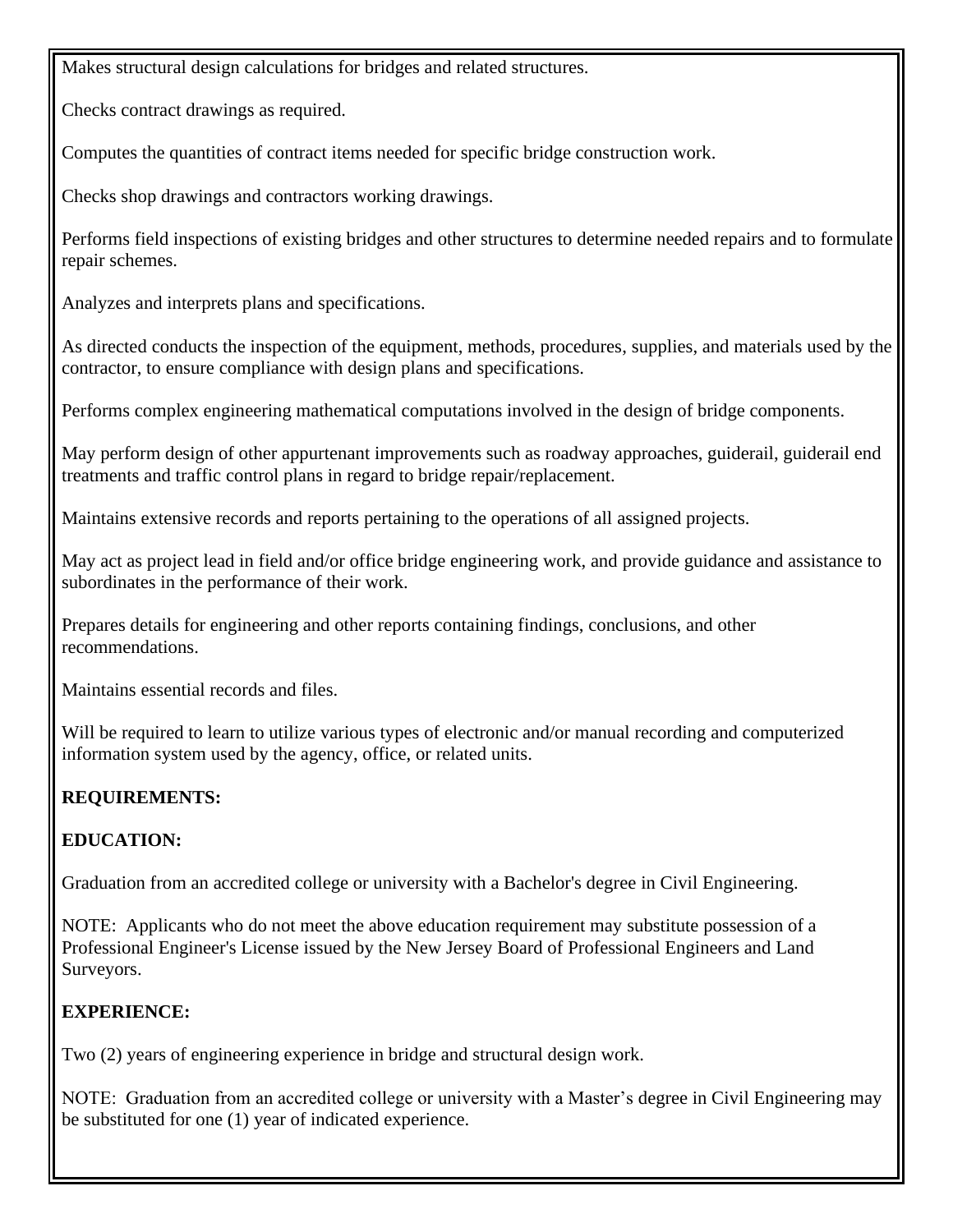#### **LICENSE:**

Appointees will be required to possess a driver's license valid in New Jersey only if the operation of a vehicle, rather than employee mobility, is necessary to perform essential duties of the position.

## **KNOWLEDGE AND ABILITIES:**

Knowledge of bridge and structural engineering design work and engineering design standards.

Knowledge of the techniques involved in preparing contract drawings of bridge and other structures using computations and sketches, including layout and detail.

Knowledge of the making sketches of proposed designs and complete preparation of detailed contract drawings.

Knowledge of the procedures and techniques used in computing the quantities of contract items needed for the construction of bridges and other structures and in checking contract, shop and contractor's working drawings.

Ability to carry out basic structural design assignments.

Ability to devise solutions for complex engineering and design problems.

Ability to analyze the problems involved in preparing contract drawings of entire bridge and other structures from basic computations and sketches.

Ability to prepare complete drawings and to check contract, shop and contractors working drawings.

Ability to interpret plans and specifications.

Ability to make the required mathematical calculations.

Ability to inspect existing bridges and structures and to make detailed field measurements and descriptions of existing conditions for use in performing detailed engineering analysis or for determining maintenance and designing needed repairs.

Ability to inspect construction projects for the purpose of determining conformance with designs, plans, and specifications.

Ability to work cooperatively with associates, superior officers, contractors, outside engineers, and others.

Ability to incorporate construction details in highway bridges and other structural work.

Ability to prepare cost and quantity estimates of bridge and other structural construction projects.

Ability to prepare engineering and other technical reports on bridge and other structural construction matters containing findings, analyses, conclusions, and recommendations.

Ability to maintain essential records and files.

Ability to utilize various types of electronic and/or manual recording and information systems used by the agency, office, or related units.